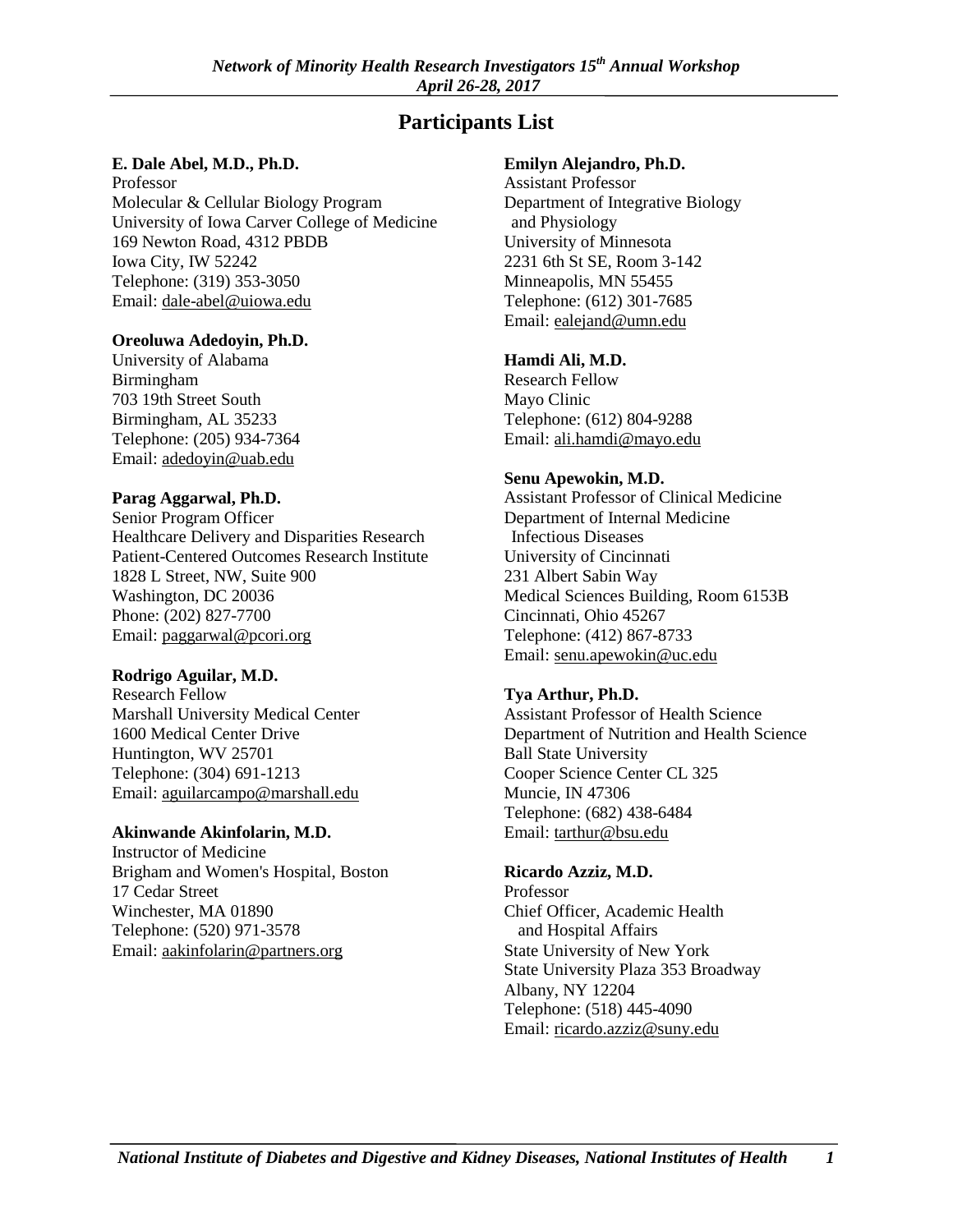#### **Joyce Balls-Berry, Ph.D.**

Assistant Professor Mayo Clinic 200 First St. SW Rochester, MN 55905 Email: [ballsberry.joyce@mayo.edu](mailto:ballsberry.joyce@mayo.edu) 

## **Michele Barnard, Ph.D.**

Scientific Review Officer Grants Review Branch National Institute of Diabetes and Digestive and Kidney Diseases National Institutes of Health 6707 Democracy Boulevard Room 7353 Bethesda, MD 20893-5454 Telephone: (301) 594-8898 Email: [barnardm@extra.niddk.nih.gov](mailto:barnardm@extra.niddk.nih.gov) 

## **Rhonda Bentley-Lewis, M.D.**

Assistant Professor of Medicine Department Medicine, Diabetes Unit Massachusetts General Hospital 55 Fruit Street, Bulfinch 4-415 Boston, MA 02114 Telephone: (617) 726-2874 Email: [rbentleylewis@mgh.harvard.edu](mailto:rbentleylewis@mgh.harvard.edu) 

### **Shirley Blanchard, Ph.D.**

Associate Professor School of Pharmacy and Health Professions Creighton University 2500 California Plaza Omaha, NE 68178 Telephone: (402) 280-5921 Email: [sblancha@creighton.edu](mailto:sblancha@creighton.edu) 

## **Lynda Brown, Ph.D.**

Associate Professor Department of Family and Consumer Sciences North Carolina A&T State University 102 Benbow Hall 1601, East Market Street Greensboro, NC 27411 Telephone: (336) 285-3644 Email: [lmbrown2@ncat.edu](mailto:lmbrown2@ncat.edu) 

## **Marino Bruce**

Associate Director Center for Research on Men's Health Vanderbilt University 2301 Vanderbilt PL Nashville, TN 37240 Telephone: (615) 343-1952 Email: [marino.bruce@vanderbilt.edu](mailto:marino.bruce@vanderbilt.edu) 

## **Jacentha Buggs, M.D.**

Procurement Surgeon and Research Physician Tampa General Hospital 409 Bay Shore Boulevard #634 Tampa, FL 33606 Telephone: (813) 455-3701 Email: [jbuggs@tgh.org](mailto:jbuggs@tgh.org) 

## **Natasha Burke, Ph.D.**

Postdoctoral Fellow Uniformed Services University Telephone: (732) 762-7240 Email: [natasha.burke.ctr@usuhs.edu](mailto:natasha.burke.ctr@usuhs.edu) 

## **Marianne Camargo, M.D.**

Assistant Professor of Medicine General Internal Medicine Renal Fellow Mount Sinai Hospital 17 East 102 Street Floor 7th Floor New York, NY 10029 Telephone: (201) 658-2505 Email: [marianne.camargo@mountsinai.org](mailto:marianne.camargo@mountsinai.org) 

## **April Carson, Ph.D.**

Associate Professor Director, Office of Diversity, Equity, and Inclusion Department of Epidemiology University of Alabama at Birmingham 1720 2nd Avenue South, RPHB 220 Birmingham, AL 35294 Telephone: (205) 934-6107 Email: [apcarson@uab.edu](mailto:apcarson@uab.edu)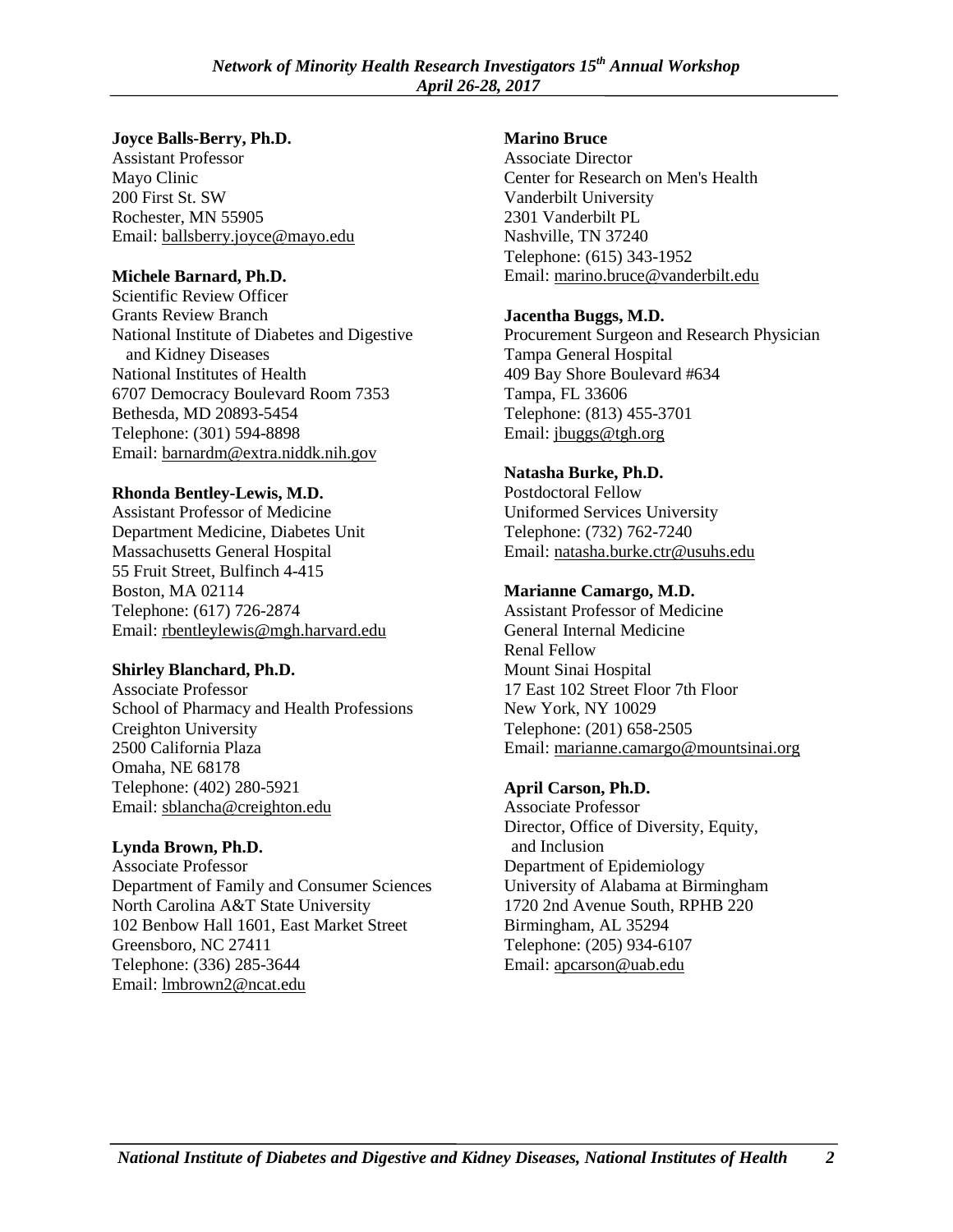#### **Carmen Castaneda-Sceppa, M.D., Ph.D.**

Professor and Chair Department of Health Sciences Northeastern University 360 Huntington Avenue Boston, MA 02115 Telephone: (617) 373-5543 Email: [c.sceppa@neu.edu](mailto:c.sceppa@neu.edu) 

## **Chimene Castor, Dr.Ed.**

Assistant Professor College of Nursing and Allied Health Science Howard University 516 Bryant Street, NW Washington, D.C. 20059 Telephone: (202) 806-5657 Email: [chimene.castor@howard.edu](mailto:chimene.castor@howard.edu) 

## **Marianne Chanti-Ketterl, M.D., Ph.D.**

Postdoctoral Scholar Duke University Telephone: (813) 389-1295 Email: [marianne.chanti-ketterl@duke.edu](mailto:marianne.chanti-ketterl@duke.edu) 

## **Glenn Chertow, M.D.**

Professor of Medicine Department of Medicine/Nephrology Stanford University School of Medicine 1070 Arastradero Road, Suite 313 Palo Alto, CA 94034 Telephone: (650) 725-4738 Email: [gchertow@stanford.edu](mailto:gchertow@stanford.edu) 

### **Leonor Corsino, M.D.**

Assistant Professor Department of Medicine Duke University Medical Center Box 3451 Durham, NC 27710 Telephone: (919) 684-3841 Email: [corsi002@mc.duke.edu](mailto:corsi002@mc.duke.edu) 

## **Deidra Crews, M.D.**

Associate Professor Johns Hopkins University School of Medicine Chair, Diversity and Inclusion Committee American Society of Nephrology 301 Mason F. Lord Drive, Suite 2500 Baltimore, MD 21202 Telephone: (410) 550-2820 Ext 0616 Email: [dcrews1@jhmi.edu](mailto:dcrews1@jhmi.edu) 

## **Ilse Daehn, Ph.D.**

Assistant Professor Icahn School of Medicine at Mount Sinai One Gustave L. Levy Place Box 1003 New York, NY 10029 Telephone: (212) 241-4310 Ext 44310 Email: [ilse.daehn@mssm.edu](mailto:ilse.daehn@mssm.edu) 

## **Daisy De Leon, Ph.D.**

Professor Division of Physiology School of Medicine Loma Linda University 11175 Campus Street Coleman Pavillion Room 11113-A Loma Linda, CA 92350 Telephone: (909) 558-9618 Email: [ddeleon@llu.edu](mailto:ddeleon@llu.edu) 

### **Ayotunde Dokun, M.D., Ph.D.**

Associate Professor Medicine-Endocrinology University of Tennessee Health Science Center 920 Madison Avenue, Suit 300A Memphis, TN 38163 Telephone: (919) 255-2670

### **Lincoln Edwards, D.D.S., Ph.D.**

University President and Professor Northern Caribbean University Mandeville, Jamaica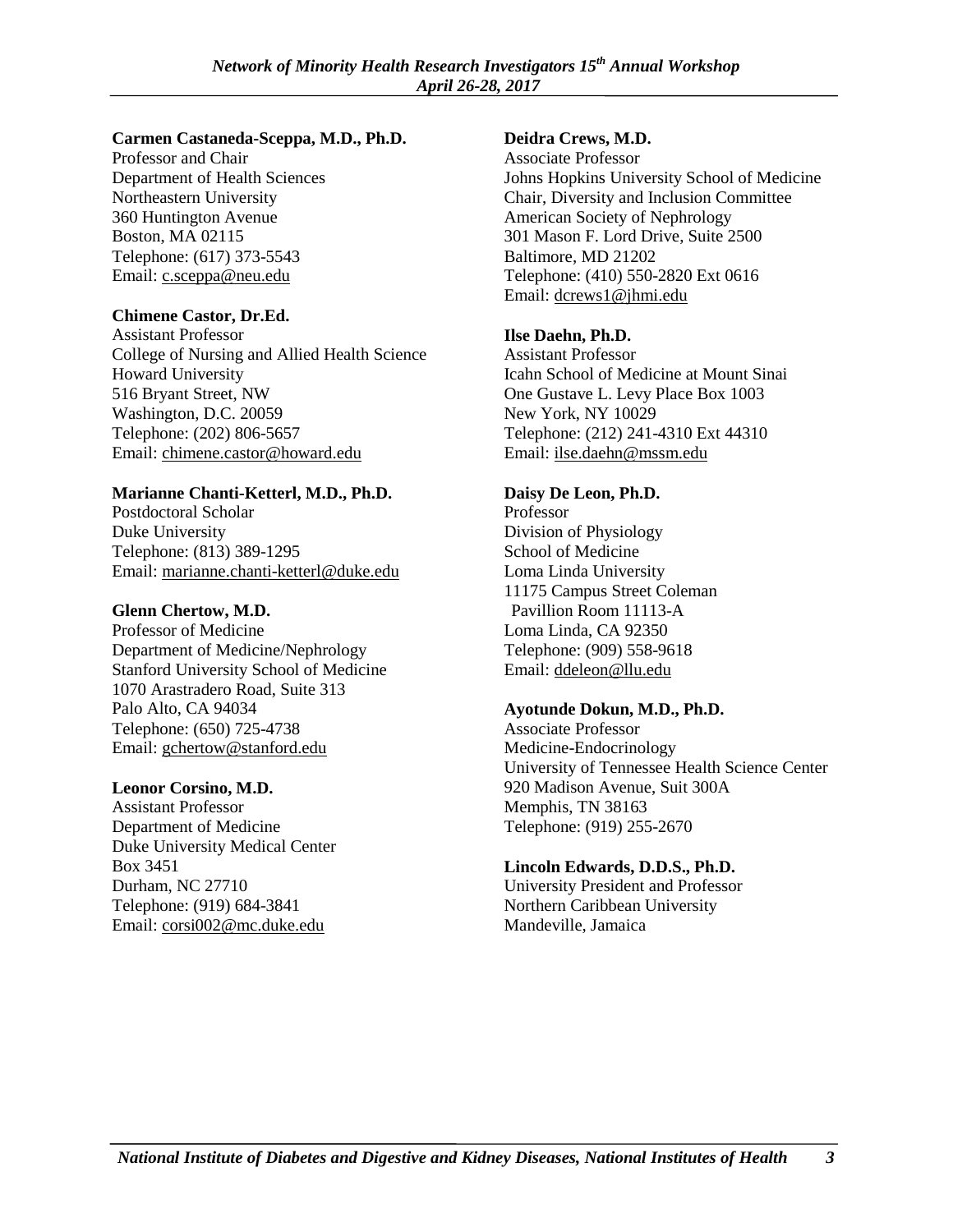#### **A. Celeste Farr, Ph.D.**

Assistant Professor Department of Biomedical Sciences Oakland University William Beuamont School of Medicine 450 O'Dowd Hall, 586 Pioneer Drive Rochester, MI 48309 Telephone: (248) 370-3665 Email: [farr@oakland.edu](mailto:farr@oakland.edu) 

#### **Gregory Florant, Ph.D.**

Professor Department of Natural Science and Biology Colorado State University Campus Mail 1878 Fort Collins, CO 80523 Telephone: (970) 491-7627 Email: [florant@colostate.edu](mailto:florant@colostate.edu) 

### **Martin Frank, Ph.D.**

Executive Director American Physiological Society 9650 Rockville Pike Bethesda, MD 20814 Telephone: (301) 634-7118 Email: [mfrank@the-aps.org](mailto:mfrank@the-aps.org) 

### **Brandi Franklin, Ph.D.**

Research Consultant, Humana Assistant Professor, Clinical Pharmacy 213 College of Pharmacy Building 881 Madison Avenue, Room 216 Memphis TN 38103 Telephone: (502) 301-3292 Email: [bfranklin5@humana.com](mailto:bfranklin5@humana.com) 

### **Liz Fray**

Membership Coordinator Council on Undergraduate Research 734 15th St NW, Suite 850 Washington, DC 20005 Telephone: (202) 783-4810 Ext 206 Email: [liz@cur.org](mailto:liz@cur.org) 

### **Crystal Gadegbeku, M.D.**

Professor of Medicine Chief, Section of Nephrology, Hypertension and Kidney Transplantation Vice Chair of Community Outreach, Department of Medicine Temple University School of Medicine Lewis Katz School of Medicine Medicine Education & Research Building 3500 N. Broad Street Philadelphia, PA 19140 Telephone: (215) 707-0744 Email: [crystal.gadegbeku@tuhs.temple.edu](mailto:crystal.gadegbeku@tuhs.temple.edu) 

## **Trudy Gaillard, Ph.D.**

Assistant Professor College of Nursing University of Cincinnati 3110 Vine Street Procter Hall #230 Cincinnati, OH 45219 Telephone: (513) 558-5243 Email: [trudy.gaillard@uc.edu](mailto:trudy.gaillard@uc.edu) 

## **Eddie Greene, M.D.**

Associate Professor of Medicine Department of Medicine, Nephrology, and Hypertension Mayo Clinic 200 First Street SW Rochester, MN 55902 Telephone: (507) 284-3594 Email: [greene.eddie@mayo.edu](mailto:greene.eddie@mayo.edu) 

### **Absalon Gutierrez, M.D.**

Assistant Professor of Medicine Endocrinology, Diabetes and Metabolism Department of Internal Medicine The University of Texas Health Science Center at Houston 6431 Fannin, MSB 5.108 Houston, TX 77030 Telephone: (713) 500-6641 Email: [absalon.d.gutierrez@uth.tmc.edu](mailto:absalon.d.gutierrez@uth.tmc.edu)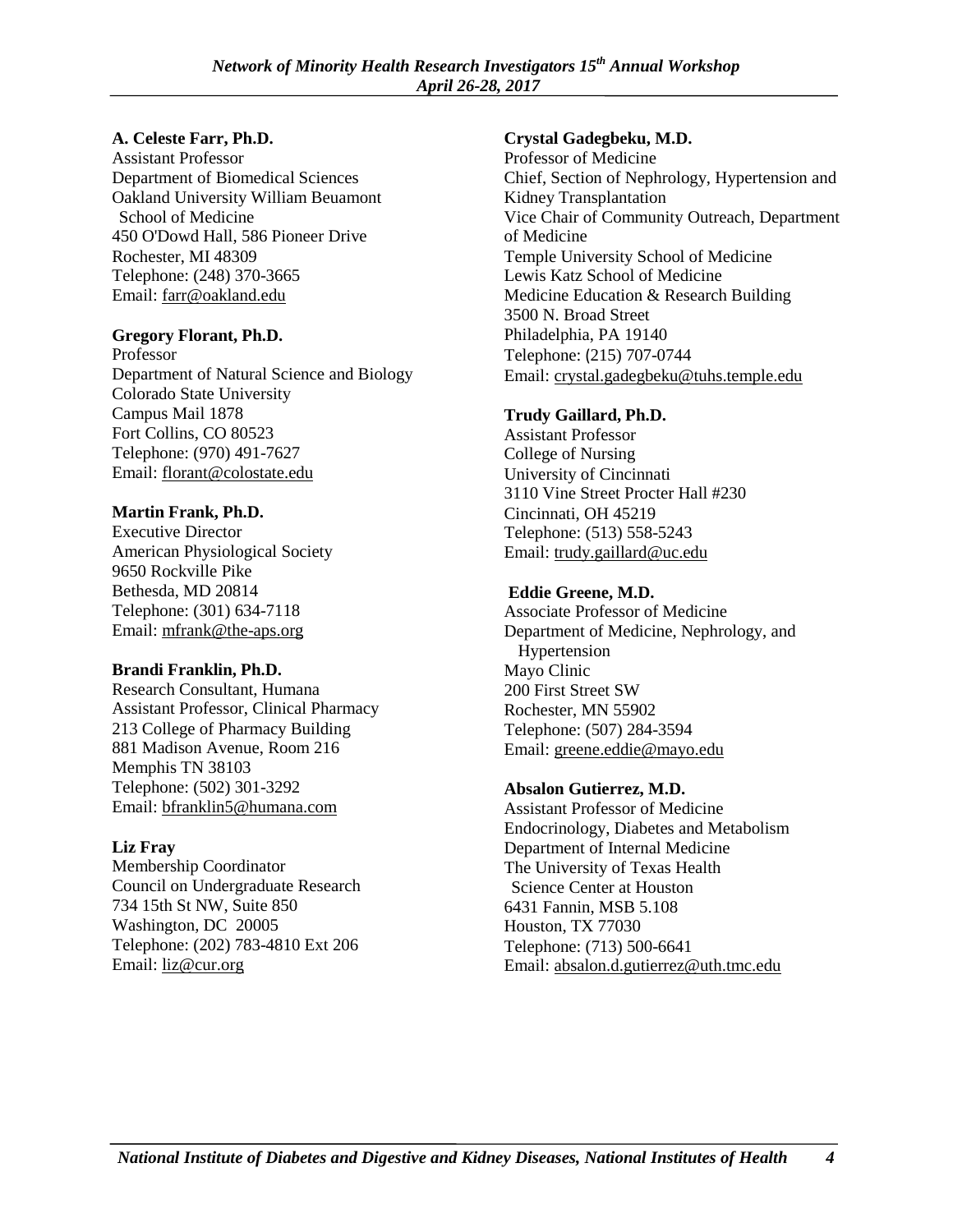#### **B. Michelle Harris, Ph.D.**

Associate Professor Department of Nutrition and Dietetics University of the District of Columbia 4200 Connecticut Avenue NW Building 44, Room 200-04 Washington, D.C. 20008 Telephone: (202) 274-5739 Email: [bharris@udc.edu](mailto:bharris@udc.edu) 

### **Jaclynn Hawkins, Ph.D.**

Assistant Professor School of Social Work Michigan State University 655 Baker Hall East Lansing, MI 48824 Telephone: (510) 754-2686 Email: [jachawk@msu.edu](mailto:jachawk@msu.edu) 

#### **Patricia Heyn, Ph.D.**

Associate Professor Department of Physical Medicine and Rehabilitation University of Colorado Denver Anschutz Medical Campus 16031 W. 79th Place Arvada, CO 80007 Telephone: (303) 513-7740 Email: [patricia.heyn@ucdenver.edu](mailto:patricia.heyn@ucdenver.edu) 

### **Cristal Hill, Ph.D.**

Post-Doctorate Researcher Pennington Biomedical Research Center 6400 Perkins Road Baton Rouge, LA 70808 Telephone: (225) 763-0263 Email: [cristal.hill@pbrc.edu](mailto:cristal.hill@pbrc.edu) 

#### **Timothy Huerta, Ph.D.**

Associate Professor Departments of Family Medicine and Biomedical Informatics College of Medicine The Ohio State University 2231 N. High Street, Suite 250 Columbus, OH 43201 Telephone: (614) 366-6636 Email: [timothy.huerta@osumc.edu](mailto:timothy.huerta@osumc.edu) 

### **Marja Hurley, M.D.**

Professor of Medicine and Orthopedics University of Connecticut Health Center 263 Farmington Avenue Farmington, CT 06032 Telephone: (860) 679-3484 Email: [hurley@uchc.edu](mailto:hurley@uchc.edu) 

#### **Carlos Isales, M.D.**

Professor Department of Neuroscience and Regenerative Medicine Department of Orthopaedic Surgery, Medicine and Cellular Biology and Anatomy Augusta University CA-1004 1120 15th Street Augusta, GA 30912 Telephone: (706) 721-0692 Email: [cisales@augusta.edu](mailto:cisales@augusta.edu) 

#### **Chandra Jackson, Ph.D.**

Earl Stadtman Investigator National Institute of Environmental Health Sciences 111 TW Alexander Drive, Room A327 Research Triangle Park, NC 27709 Telephone: (919) 541-4962 Email: [chandra.jackson@nih.gov](mailto:chandra.jackson@nih.gov) 

## **Cheedy Jaja, Ph.D.**

Associate Professor College of Nursing University of Cincinnati Academic Health Center Cincinnati, OH 45267 Telephone: (206) 227-6495 Email: [jajacy@ucmail.uc.edu](mailto:jajacy@ucmail.uc.edu) 

#### **Ann Jerkins, Ph.D.**

Scientific Review Officer Review Branch National Institute of Diabetes and Digestive and Kidney Diseases National Institutes of Health 6707 Democracy Boulevard, Room 759 Bethesda, MD 20892–5452 Telephone: (301) 594-2242 Email: [jerkinsa@mail.nih.gov](mailto:jerkinsa@mail.nih.gov)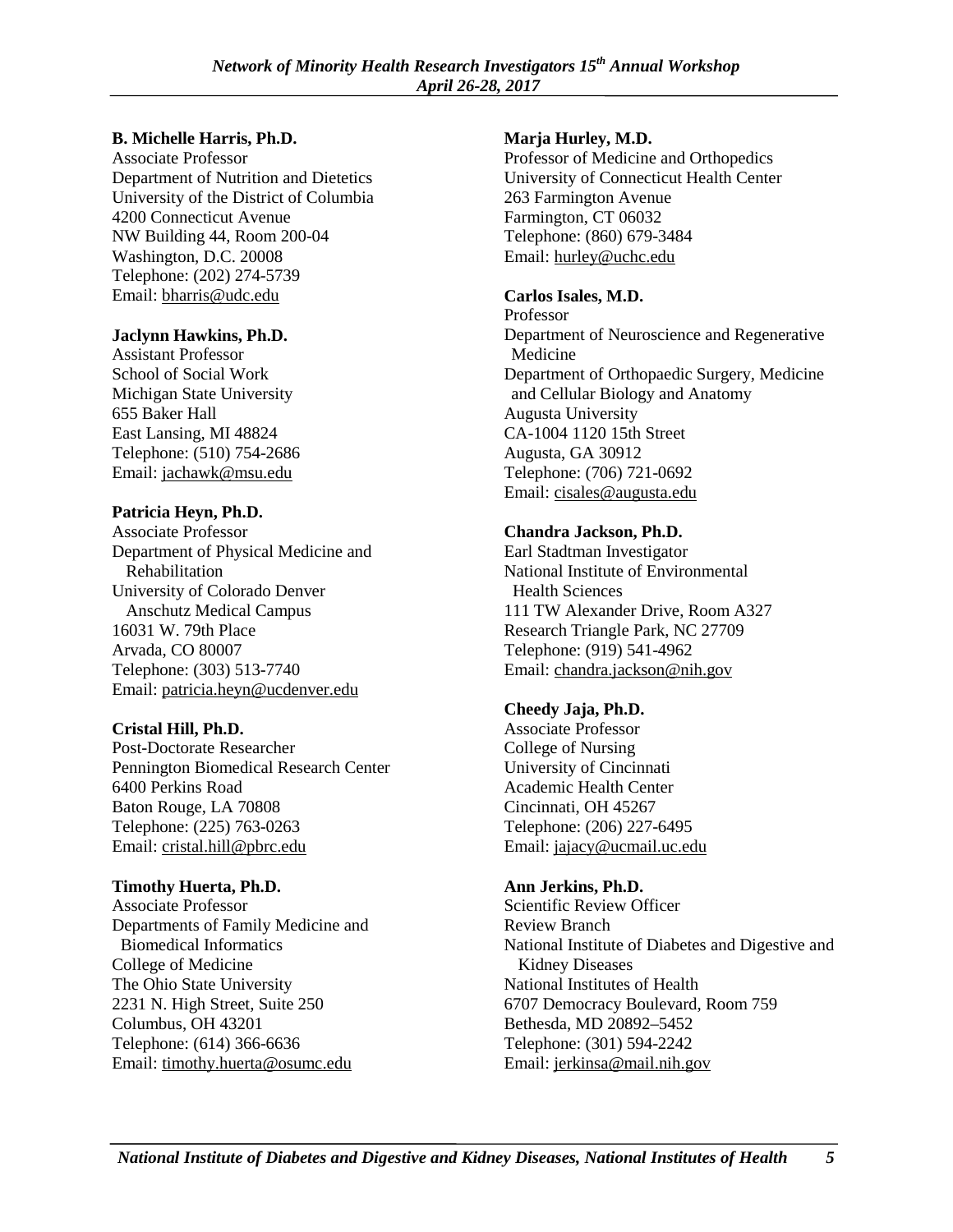#### **Patricia Jones, M.D.**

Assistant Professor University of Miami Miller School of Medicine 1120 NW 14th Street 822 Miami, FL 33136 Telephone: (919) 943-7839 Email: [pdjones@med.miami.edu](mailto:pdjones@med.miami.edu) 

#### **Joshua Joseph, M.D.**

Assistant Professor of Medicine The Ohio State University Wexner Medical Center 566 McCampbell Hall 1581 Dodd Drive Columbus, OH 43210 Telephone: (614) 685-3364 Email: [jjosep25@jhmi.edu](mailto:jjosep25@jhmi.edu) 

### **Myra Kleinpeter, M.D.**

Associate Professor of Clinical Medicine Department of Medicine/Nephrology Tulane University School of Medicine 1430 Tulane Avenue, SL45 New Orleans, LA 70112 Telephone: (504) 988-5346 Email: [mkleinp@tulane.edu](mailto:mkleinp@tulane.edu) 

#### **Rebecca Klug, M.D.**

Marshall University School of Medicine Telephone: (304) 634-1829 Email: [klug3@marshall.edu](mailto:klug3@marshall.edu) 

#### **Mark Lawson, Ph.D.**

Professor Department of Reproductive Medicine University of California, San Diego 9500 Gilman Drive, MC 0674 La Jolla, CA 92093-0674 Telephone: (858) 822-4128 Email: [mlawson@ucsd.edu](mailto:mlawson@ucsd.edu) 

### **Jesus Lopez-Guisa, Ph.D.**

Associate Professor Clinical Researcher Seattle Children's Hospital, Room 539 1900 Ninth Avenue Seattle, WA 98101 Telephone: (206) 884-1227 Email: [jesus.lopez-guisa@seattlechildrens.org](mailto:jesus.lopez-guisa@seattlechildrens.org) 

## **Joseph Lunyera, M.D.**

Postdoctoral Associate Duke University School of Medicine 411 W Chapel Hill Street, Suite 500 Durham, NC 27701 Telephone: (919) 681-7402 Email: [joseph.lunyera@duke.edu](mailto:joseph.lunyera@duke.edu) 

## **Gayenell Magwood, Ph.D.**

Professor College of Nursing Medical University of South Carolina 99 Jonathan Lucas Street, MSC 160 Charleston, SC 29425 Telephone: (843) 792-0685 Email: [magwoodg@musc.edu](mailto:magwoodg@musc.edu) 

### **Vanessa Marshall, Ph.D.**

Health Scientist Assistant Professor Louis Stokes Cleveland Veterans Affairs Medical Center 10701 East Boulevard Cleveland, OH 44106 Telephone: (216) 791-3800 Ext 2699

### **Sandeep Mallipattu, M.D.**

Assistant Professor of Medicine Department of Medicine Division of Nephrology and Hypertension Stony Brook University 101 Nicolls Road Health Sciences Center, Level 4, Rm 147A Stony Brook, NY 11794-8434 Email: [Sandeep.mallipattu@stonybrookmedicine.edu](mailto:Sandeep.mallipattu@stonybrookmedicine.edu) 

### **Winnie Martinez**

Program Officer Network of Minority Health Research Investigators (NMRI) National Institute of Diabetes and Digestive and Kidney Diseases National Institutes of Health Two Democracy Plaza, Room 9215 6707 Democracy Boulevard Bethesda, MD 20892-5454 Telephone: (301) 435-2988 Email: [Winnie.Martinez@NIH.gov](mailto:Winnie.Martinez@NIH.gov)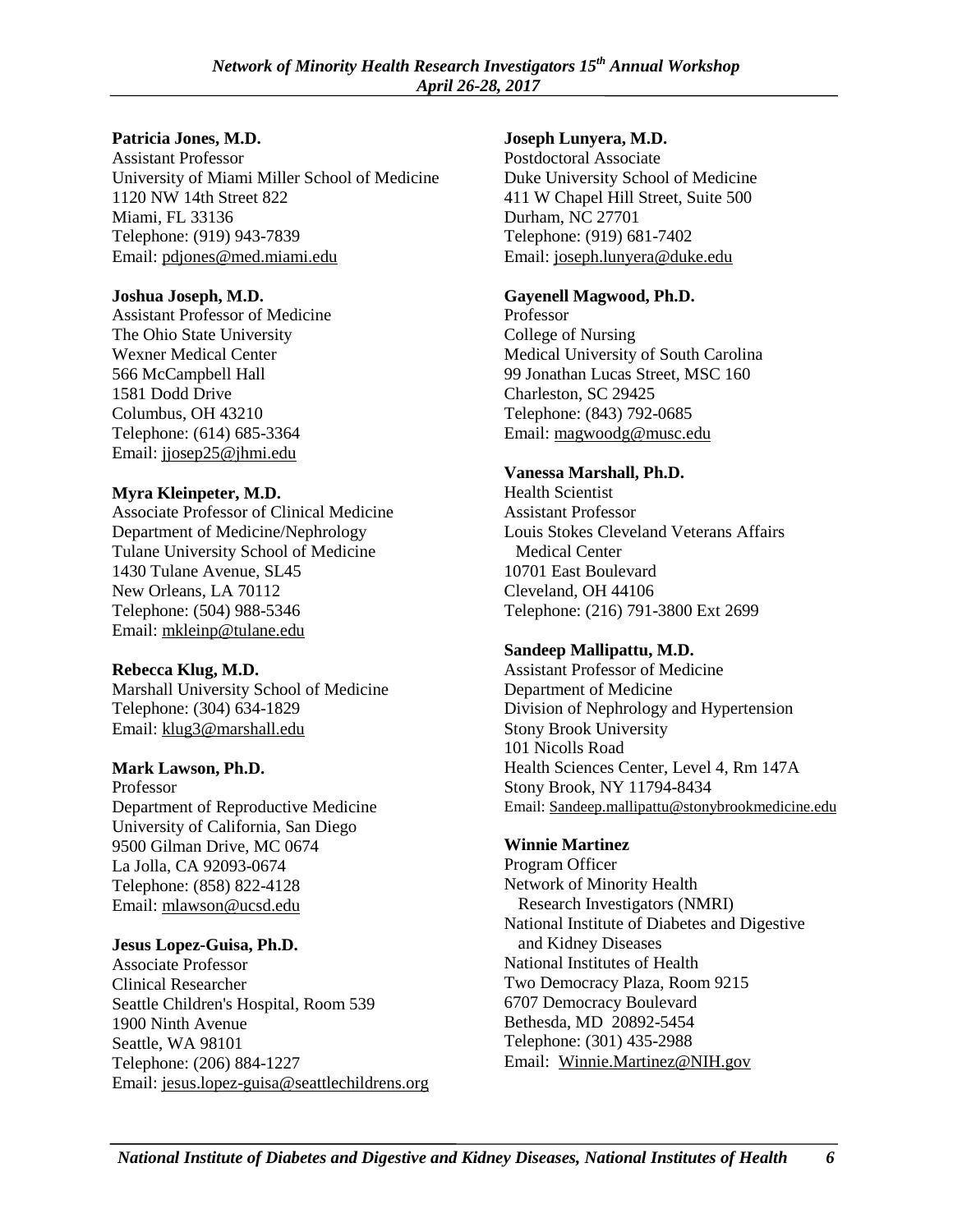#### **Lashando Matthews**

Graduate Student Mississippi University for Women Telephone: (662) 242-0254

#### **Anberitha Matthews, Ph.D.**

Postdoctoral Fellow University of Tennessee Health Science Center 240 Wise Center Mississippi State, MI 39762 Telephone: (662) 574-4572

### **Leon McDougle, M.D.**

Associate Professor Department of Family Medicine Ohio State University Wexner Medical Center 370 W. 9th Avenue Meiling Hall, Room 066 Columbus, OH 43210 Telephone: (614)-293-8007 Email: [leon.mcdougle@osumc.edu](mailto:leon.mcdougle@osumc.edu) 

## **Allison McElvaine, Ph.D.**

**Director** Research Communications American Diabetes Association 2451 Crystal Drive Suite 900 Arlington, VA 22202 Telephone: (703) 549-1500 Ext 2250 Email: [amcelvaine@diabetes.org](mailto:amcelvaine@diabetes.org) 

### **Ketrell McWhorter, Ph.D.**

Postdoctoral Fellow National Institute of Environmental Health Sciences, National Institutes of Health 111 T.W. Alexander Drive Building 101, Room A353 Research Triangle Park, NC 27709 Telephone: (513) 658-0874 Email: [ketrell.mcwhorter@nih.gov](mailto:ketrell.mcwhorter@nih.gov) 

### **Tesfaye Mersha, Ph.D.**

Assistant Professor Department of Pediatrics Cincinnati Children's Hospital Medical Center University of Cincinnati 3333 Burnet Avenue Cincinnati, OH 45299 Telephone: (513) 803-2766 Email: [tesfaye.mersha@cchmc.org](mailto:tesfaye.mersha@cchmc.org) 

### **Nia Mitchell, M.D.**

Assistant Professor Duke University School of Medicine DUMC 104427 411 W. Chapel Hill Street, Suite 500 Durham, NC 27701 Telephone: (919) 668-7202 Email: [nia.s.mitchell@duke.edu](mailto:nia.s.mitchell@duke.edu) 

### **Nihal Mohamed, Ph.D.**

Assistant Professor Department of Urology Icahn School of Medicine 1 Gustave L. Levy Place New York, NY 10029 Telephone: (212) 241-8858 Email: [nihal.mohamed@mountsinai.org](mailto:nihal.mohamed@mountsinai.org) 

## **Ijeoma Muo, M.D.**

Endocrine Fellow National Institute of Health 10 Center Drive, Building 10 CRC Room 1-3140, MSC 1109 Bethesda, MD 20892 Telephone: (412) 414-2584

## **Arnita Norwood, Ph.D.**

Assistant Professor University of Mississippi Medical Center 350 West Woodrow Wilson Drive, Suite 701 Jackson, MI 39213 Telephone: (601) 815-5783 Email: [afnorwood@umc.edu](mailto:afnorwood@umc.edu)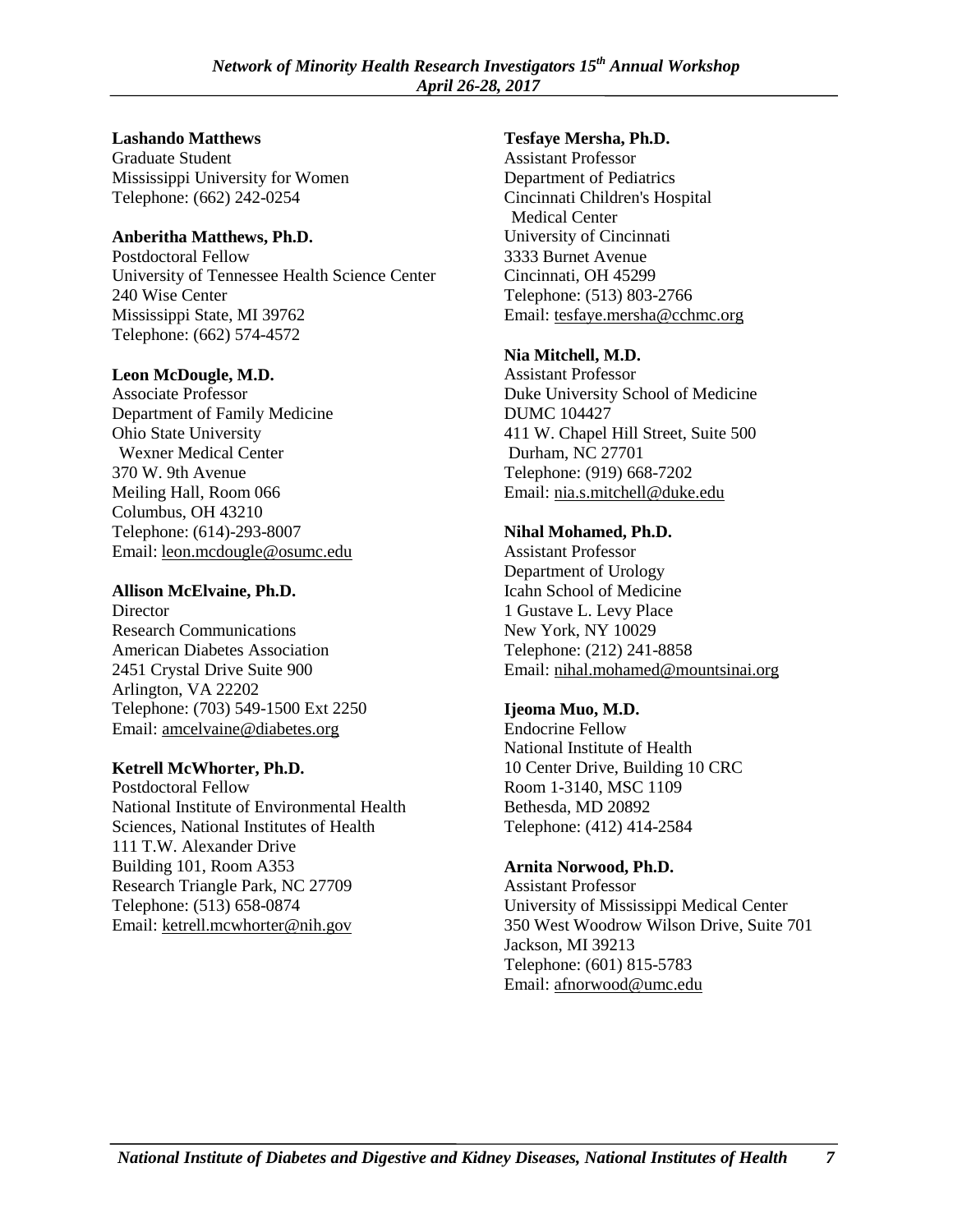#### **Patrick Osei-Owusu, Ph.D.**

Assistant Professor Department of Pharmacology & Physiology Drexel University 245 N. 15th Street MS 488 Philadelphia, PA 19107 Telephone: (215) 762-4145 Email: [patrick.osei-owusu@drexelmed.edu](mailto:patrick.osei-owusu@drexelmed.edu) 

### **Roland Owens, Ph.D.**

Assistant Director Office of Intramural Research National Institutes of Health 1 Center Drive Room 158, MSC 0151 Bethesda, MD 20892 Telephone: (301) 594-7471 Email: [owensrol@mail.nih.gov](mailto:owensrol@mail.nih.gov) 

#### **Christian Parry, Ph.D.**

Assistant Professor Center for Sickle Cell Disease Howard University 1840 7th Street NW, Suite 202 Washington, D.C. 20001 Telephone: (202) 865-8285 Email: [christian.parry@howard.edu](mailto:christian.parry@howard.edu) 

### **Rocio Pereira, M.D.**

Assistant Professor Division of Endocrinology University of Colorado School of Medicine 12801 E. 17th Avenue, #7103, MS 8106 Aurora, CO 80045 Phone: (303) 724-3032 Email: rocio.pereira@ucdenver.edu

### **Eliseo Perez-Stable, M.D.**

**Director** National Institute on Minority Health and Health Disparities National Institutes of Health 6707 Democracy Boulevard, Suite 800 Bethesda, MD 20892 Telephone: (301) 435-2988 Email: [eliseo.perez-stable@nih.gov](mailto:eliseo.perez-stable@nih.gov) 

#### **Ariana Pichardo-Lowden, M.D.**

Assistant Professor of Medicine Hershey Medical Center Penn State University 500 University Drive Hershey Hershey, PA 17033 Telephone: (717) 531-8395 Email: [apichardolowden@hmc.psu.edu](mailto:apichardolowden@hmc.psu.edu) 

### **Bridgett Rahim-Williams, Ph.D.**

Professor Associate Dean for Research Bethune-Cookman University 739 W. International Speedway Boulevard School of Nursing Building, Room 121 Daytona Beach, FL 32114 Telephone: (386) 481-2812 Email: [rahimwilliamsfb@cookman.edu](mailto:rahimwilliamsfb@cookman.edu) 

#### **Roberto Rinaldi, Ph.D.**

Assistant Professor Department of Biomedical Sciences Oakland University William Beaumont School of Medicine Telephone: (305) 609-2440 Email: [rinaldirg@yahoo.com](mailto:rinaldirg@yahoo.com) 

### **Robert Rivers, Ph.D.**

Program Officer National Institute of Diabetes and Digestive and Kidney Diseases National Institutes of Health Two Democracy Plaza 6707 Democracy Boulevard Bethesda, MD 20892-5454 Telephone: (301) 443-8415 Email: [rob.rivers@nih.gov](mailto:rob.rivers@nih.gov)

### **Lewis Roberts, M.D., Ph.D.**

Professor of Medicine Mayo Clinic 200 First Street South West Rochester, MN 55902 Telephone: (507) 266-3239 Email: [roberts.lewis@mayo.edu](mailto:roberts.lewis@mayo.edu)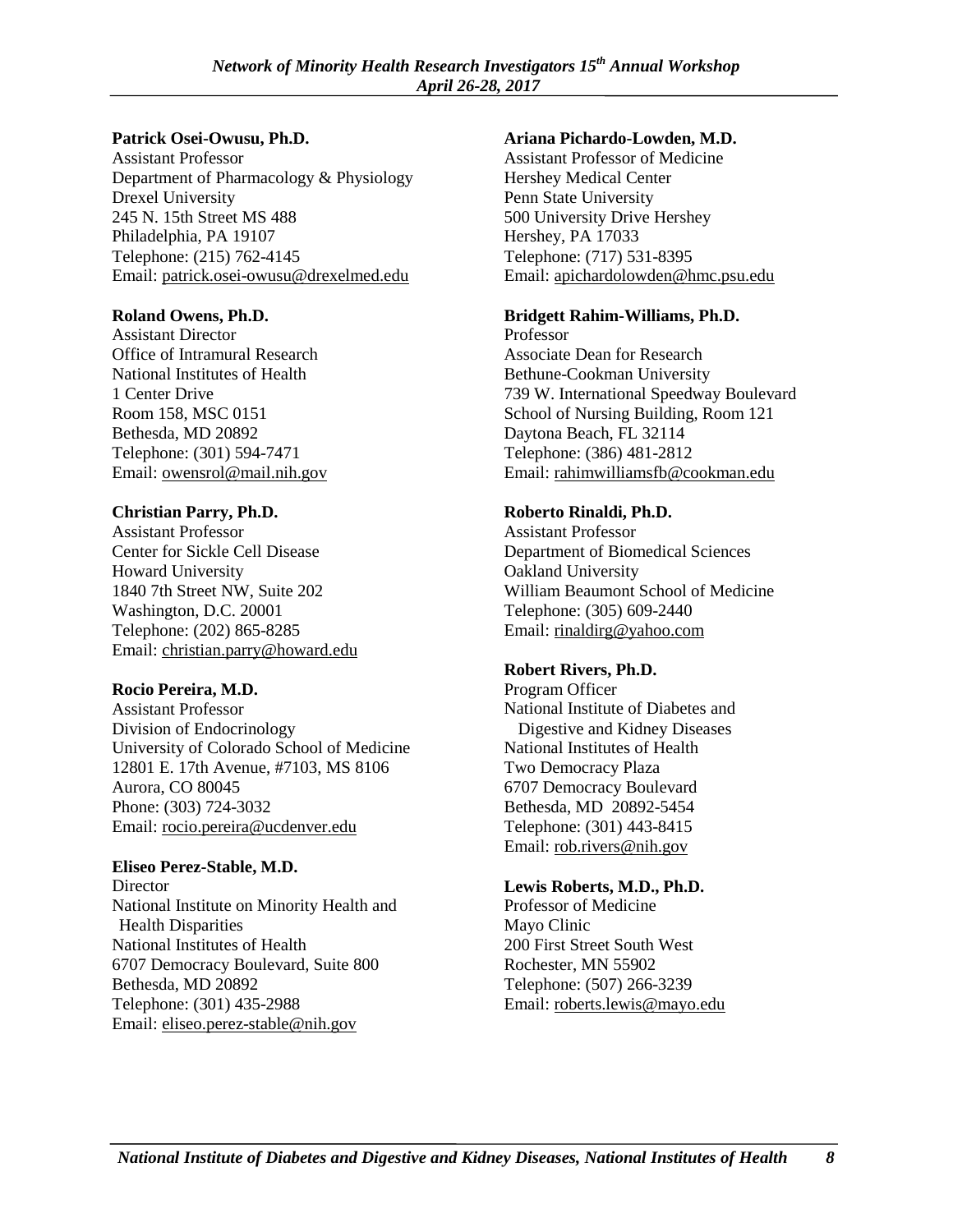#### **Griffin Rodgers, M.D.**

**Director** National Institute of Diabetes and Digestive and Kidney Diseases National Institutes of Health 31 Center Drive, MSC 2560 Building 31, Room 9A52 Bethesda, MD 20892 Telephone: (301) 496-5741

#### **Damian Romero, Ph.D.**

Associate Professor Department of Biochemistry University of Mississippi Medical Center 2500 North State Street, Room G206 Jackson, MS 39216 Telephone: (601) 984-1523 Email: [dromero@umc.edu](mailto:dromero@umc.edu) 

#### **Jose Romero, Ph.D.**

Assistant Professor Associate Physiologist Brigham and Women's Hospital/ Harvard Medical School 221 Longwood Avenue Brigham and Women's Hospital, EBRC-201 Boston, MA 02115 Telephone: (617) 732-4948 Email: [Jromero@Partners.Org](mailto:Jromero@Partners.Org) 

#### **Sylvia Rosas, M.D.**

Associate Professor of Medicine Joslin Diabetes Center/Harvard Medical School One Joslin Place Boston, MA 02215 Telephone: (617) 309-2477 Email: [sylvia.rosas@joslin.harvard.edu](mailto:sylvia.rosas@joslin.harvard.edu) 

#### **Omaima Sabek, Ph.D.**

Assistant Professor Department of Surgery Immunobiology & Transplant Science Center Houston Methodist Research Institute 6550 Fannin Street Houston, TX 77030 Telephone: (713) 441-6309 Email: [omsabek@houstonmethodist.org](mailto:omsabek@houstonmethodist.org) 

#### **Eunice Samuels-Hamilton, Ph.D.**

Assistant Professor Department of Nursing and Public Health South University 1132 Carberry Road Niles, MI 49120 Telephone: (269) 684-2837 Email: [euhamilton@southuniversity.edu](mailto:euhamilton@southuniversity.ed)

#### **Juan Sanabria, M.D.**

Vice Chair & Professor Marshall University, Joan C. Edwards School of Medicine Case Western Reserve University, School of Medicine 3239 Bremerton Road Cleveland, OH 44124 Telephone: (216) 844-3020 Email: [juan.sanabria@case.edu](mailto:juan.sanabria@case.edu) 

### **Virginia Sarapura, M.D.**

Associate Professor Department of Endocrinology, Metabolism, and Diabetes University of Colorado, Anschutz Medical Campus 12801 E 17th Avenue, MS 8106 Aurora, CO 80045 Telephone: (303) 724-3931 Email: [virginia.sarapura@ucdenver.edu](mailto:virginia.sarapura@ucdenver.edu) 

#### **S. Pamela Shiao, Ph.D.**

Associate Dean Graduate Studies Physiological and Technological Nursing Center for Biotechnology and Genomic Medicine Augusta University 1120 15th Street Health Sciences Building, EC-4503 Augusta, GA 30912 Telephone: (706) 721-6799 Email: [PSHIAO@augusta.edu](mailto:PSHIAO@augusta.edu)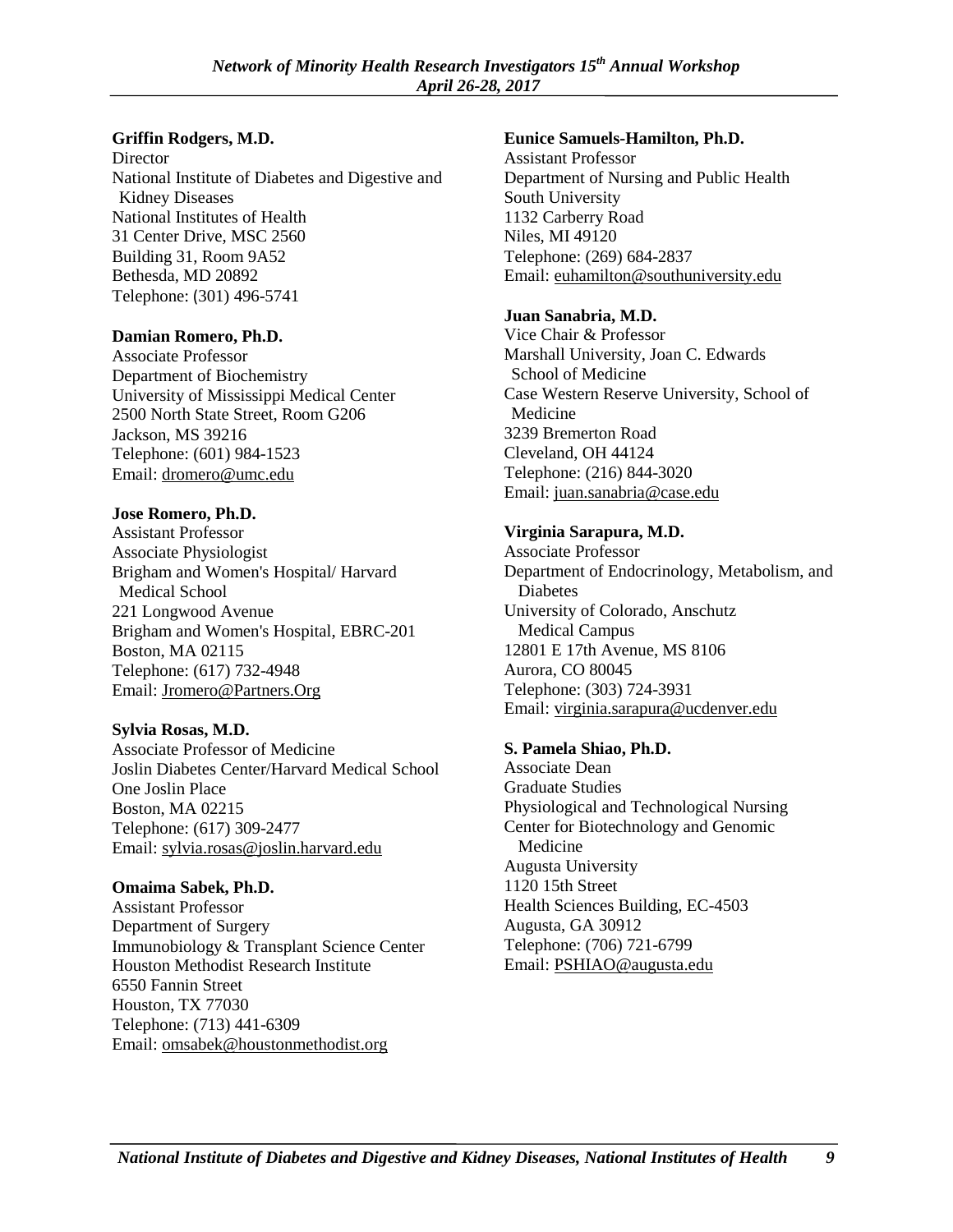#### **Jeannine Skinner, Ph.D.**

Assistant Professor Department of Psychological Science College of Liberal Arts & Science University of North Carolina at Charlotte Charlotte, NC 28223-0001 Telephone: (727) 542-9200 Email: [jskinn11@uncc.edu](mailto:jskinn11@uncc.edu) 

#### **Charmaine Stewart, M.D.**

University of Wisconsin School of Medicine and Public Health UW Med Fndtn Centennial Building 1685 Highland Avenue Madison, WI 53705-2281 Telephone: (608) 263-4034 Email: [cstewart@medicine.wisc.edu](mailto:cstewart@medicine.wisc.edu) 

### **April Stull, Ph.D.**

Associate Professor Department of Human Ecology University of Maryland Eastern Shore 2109 Richard A. Henson Center Princess Anne, MD 21853 Telephone: (410) 651-6060 Email: [ajstull@umes.edu](mailto:ajstull@umes.edu) 

#### **Mariya Sweetwyne, Ph.D.**

Instructor Division of Nephrology University of Washington UW Medicine at South Lake Union Building E, Shankland Laboratory Seattle, WA 98105 Telephone: (206) 543-7330 Email: [sandu@uw.edu](mailto:sandu@uw.edu) 

### **Jacqueline Tanaka, Ph.D.**

Associate Professor Department of Biology Temple University 1900 N. 12th Street Philadelphia, PA 19122 Telephone: (215) 204-8868 Email: [jtanaka@temple.edu](mailto:jtanaka@temple.edu) 

#### **Heather Tarleton, Ph.D.**

Assistant Professor Department of Health and Human Sciences Loyola Marymount University 1 LMU Drive, MS 8888 Life Sciences Building Los Angeles, CA 90045-2659 Telephone: (310) 338-4247 Email: [heather.tarleton@lmu.edu](mailto:heather.tarleton@lmu.edu) 

#### **Terry Thompson, M.D.**

Assistant Professor Visiting Research Scientist University of Illinois at Chicago Chicago, IL 60607 Telephone: (773) 203-5722

### **Ebele Umeukeje, M.D.**

Professor Vanderbilt University School of Medicine Vanderbilt University Medical Center 1161 21st Avenue South, S-3223 MCN Nashville, TN 37232 Telephone: (310) 597-6165 Email: [ebele.m.umeukeje@vanderbilt.edu](mailto:ebele.m.umeukeje@vanderbilt.edu) 

### **Hannah Valantine, M.D.**

Chief Officer Office of Director Scientific Workforce **Diversity** National Institutes of Health 1 Center Drive Room 316, MSC 0169 Bethesda, MD 20892-0169 Telephone: (301) 451-4296 Email: [hannah.valantine@nih.gov](mailto:hannah.valantine@nih.gov) 

#### **Etienne Vasconcellos De Macedo, M.D., Ph.D.**

Assistant Adjunct Professor Altman Clinical and Translational Research University of California, San Diego Institute 9452 Medical Center Drive, L3E 405 San Diego, CA 92037 Telephone: (858) 246-2085 Ext 62085 Email: [emmacedo@ucsd.edu](mailto:emmacedo@ucsd.edu)